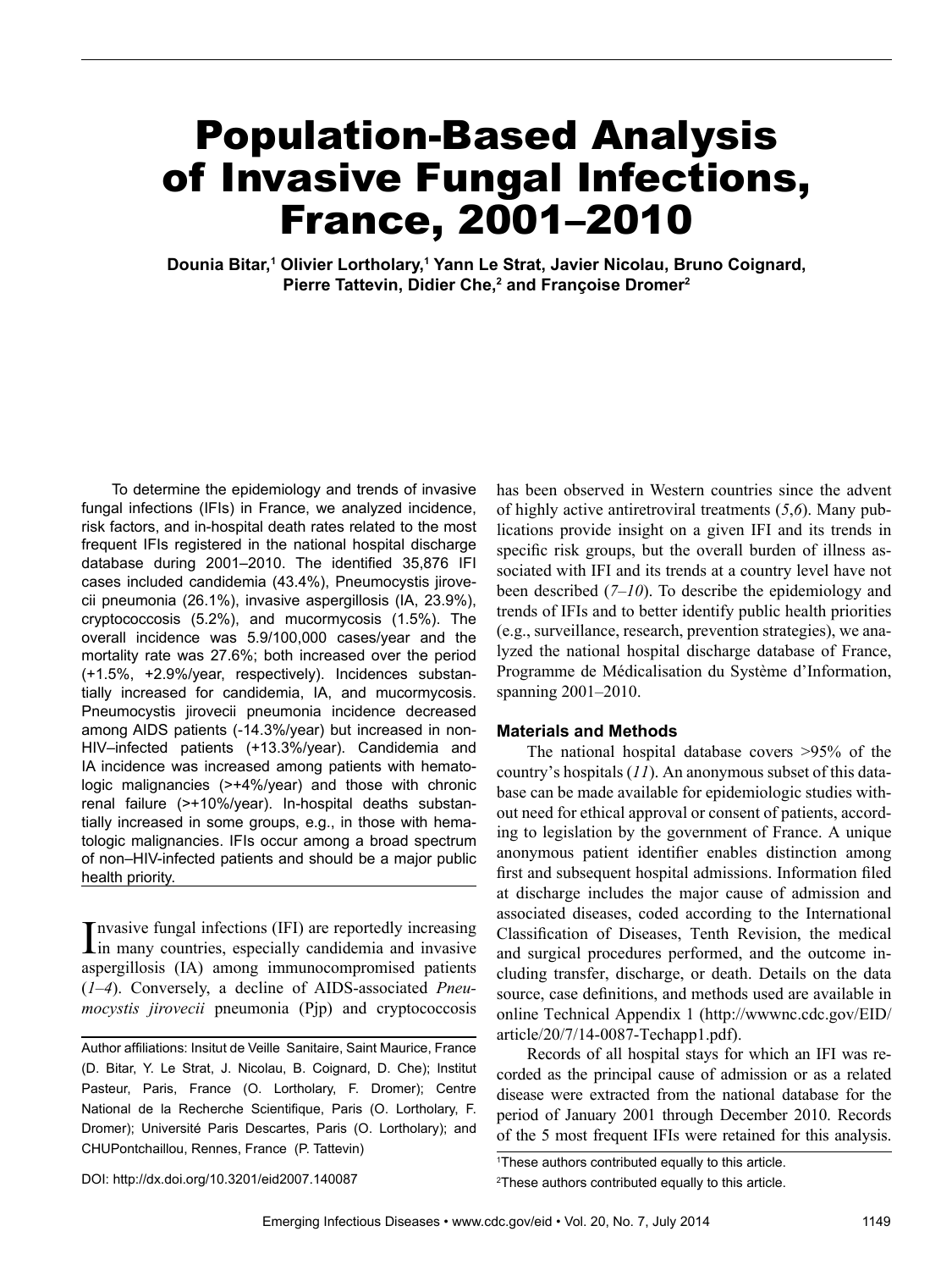#### RESEARCH

To facilitate comparisons with published studies, we restricted the study of invasive candidiasis to candidemia (i.e*.*, excluding *Candida* endocarditis and meningitis), and invasive aspergillosis (IA) included pulmonary and disseminated cases. All cryptococcosis cases were included. Gastrointestinal mucormycoses were excluded because results of a previous study showed that cases were mostly identified on the basis of false-positive test findings (*12*). Finally, codes corresponding to "pneumocystosis" or "HIV infection resulting in pneumocystosis" were designated as Pjp only if pneumonia was associated. We excluded rare IFIs (<40 cases per year each) and endemic mycoses (histoplasmosis, blastomycosis, coccidioidomycosis, sporotrichosis). Analysis focused on metropolitan areas of France, excluding overseas territories.

After checking for multiple stays and inconsistent records within and between hospitals, we retained "incident cases," i.e., unique stays and first admissions. To reduce underreporting bias, we ensured that a risk factor that occurred during subsequent stays was integrated into the incident record (e.g., a diagnosis of diabetes recorded after a patient's transfer from a first- to a third–level hospital). Similarly, in-hospital fatality rates were estimated from the cumulative stays.

To describe risk factors associated with IFIs, we selected 9 conditions on the basis of expert opinion and published studies on the epidemiology of IFI. Considering the high diversity of conditions, and to provide a description relevant for clinical practice and health policy makers, we used hierarchical ranking to assign 1 risk factor per patient. Given that the preponderant risk factors differ among IFIs, IFIs were divided into 2 groups. In the first group, which included candidemia, IA, and mucormycosis, riskfactor ranking started with hematologic malignancies (HM, including by priority order, HM associated with hematologic stem cell transplantation [HSCT], HM not associated with HSCT but with neutropenia, and HM with none of the above factors). The following illnesses and conditions were subsequent risk factors in the first group: HIV/AIDS, solid organ transplantations, solid tumors, systemic inflammatory diseases (including inflammatory bowel diseases, sarcoidosis, rheumatoid arthritis, and systemic lupus or vasculitis of other origins), diabetes mellitus, chronic respiratory diseases (including chronic obstructive pulmonary diseases, asthma, and cystic fibrosis), chronic renal failure, and a group labeled "other diseases" that includes acute renal failure, liver cirrhosis, morbid obesity, acute or chronic pancreatitis, and severe burns. Thus, a case-patient with HM and diabetes was recorded as HM. For the second IFI group (Pjp and cryptococcosis), HIV/AIDS was the first risk factor, followed by other risk factors as described above. For all case-patients with IFI, additional risk factors were explored without hierarchical ranking: a stay in an intensive care unit; surgery; and extreme age, defined as neonates

 $(\leq 28$  days of age) and elderly adults ( $\geq 80$  years of age). Because of lack of precise coding for several risk factors until 2003, only those documented during the 2004–2010 period were analyzed.

We expressed annual incidence rates among the general population, by gender and age groups, as cases per 100,000 population, using data from the 1999 national population census and its updates. We also analyzed trends in groups with selected risk factors, for which the respective denominators were available from routine surveillance data or from prevalence estimates, as detailed in online Technical Appendix 1: patients with HM, HIV/AIDS, solid tumors, chronic renal failure, diabetes, and HSCT recipients. In these specific populations, we estimated the annual proportion of each IFI using the given risk factor per 100,000 population (2004– 2010). Finally, we used an age-polynomial fractional logistic regression (*13*) to calculate age- and sex-adjusted risk for death categorized by risk factor, and analyzed each risk factor independently from the others without hierarchical ranking. We applied Fisher or  $\chi^2$  tests to compare groups, and a Poisson regression to assess trends, considering p≤0.05 as significant, using Stata version 11.2 (StataCorp LP, College Station, TX, USA) software for all calculations.

# **Results**

#### **Characteristics of Case-Patients, 2001–2010**

There were 35,876 cases of IFI registered in metropolitan France during 2001–2010 (Table 1). Candidemia accounted for the highest proportion of cases (43.4%); the next most frequently identified diseases were Pjp (26.1%), IA  $(23.9\%)$ , cryptococcosis  $(5.2\%)$ , and mucormycosis  $(1.5\%)$ . The overall incidence was 5.9/100,000 population per year. A total of 9,889 (27.6%) case-patients died while in a hospital. Candidemia and IA accounted for 87.6% of these deaths. Male patients predominated in all IFIs (64.0%), especially in Pjp and cryptococcosis (>70%). The mean age was 54.7 years (range 0–107 years). Gender and age characteristics of case-patients and of those who died differed according to the IFI. Details are provided in online Technical Appendix 2, Table 1 (http://wwwnc.cdc.gov/EID/article/20/7/14- 0087-Techapp2.pdf). Incidence and fatality rates of candidemia and IA were particularly high in patients ≥60 years of age, and male patients predominated in all age groups, except in those  $\geq 80$  years of age. Case-patients in extreme age groups included 185 neonates (mainly with candidemia: 174 cases, 61.5% male patients, specific incidence 2.2/100,000 population) and 3,030 adults >80 years of age (2,283 with candidemia: 50.5% male, incidence 8.1/10<sup>5</sup>). Among casepatients with Pjp and cryptococcosis, the proportion of male case-patients was higher among HIV-infected persons than in non–HIV-infected persons (Pjp 74.0% vs. 62.2%; cryptococcosis 77.9% vs. 62.3%, respectively).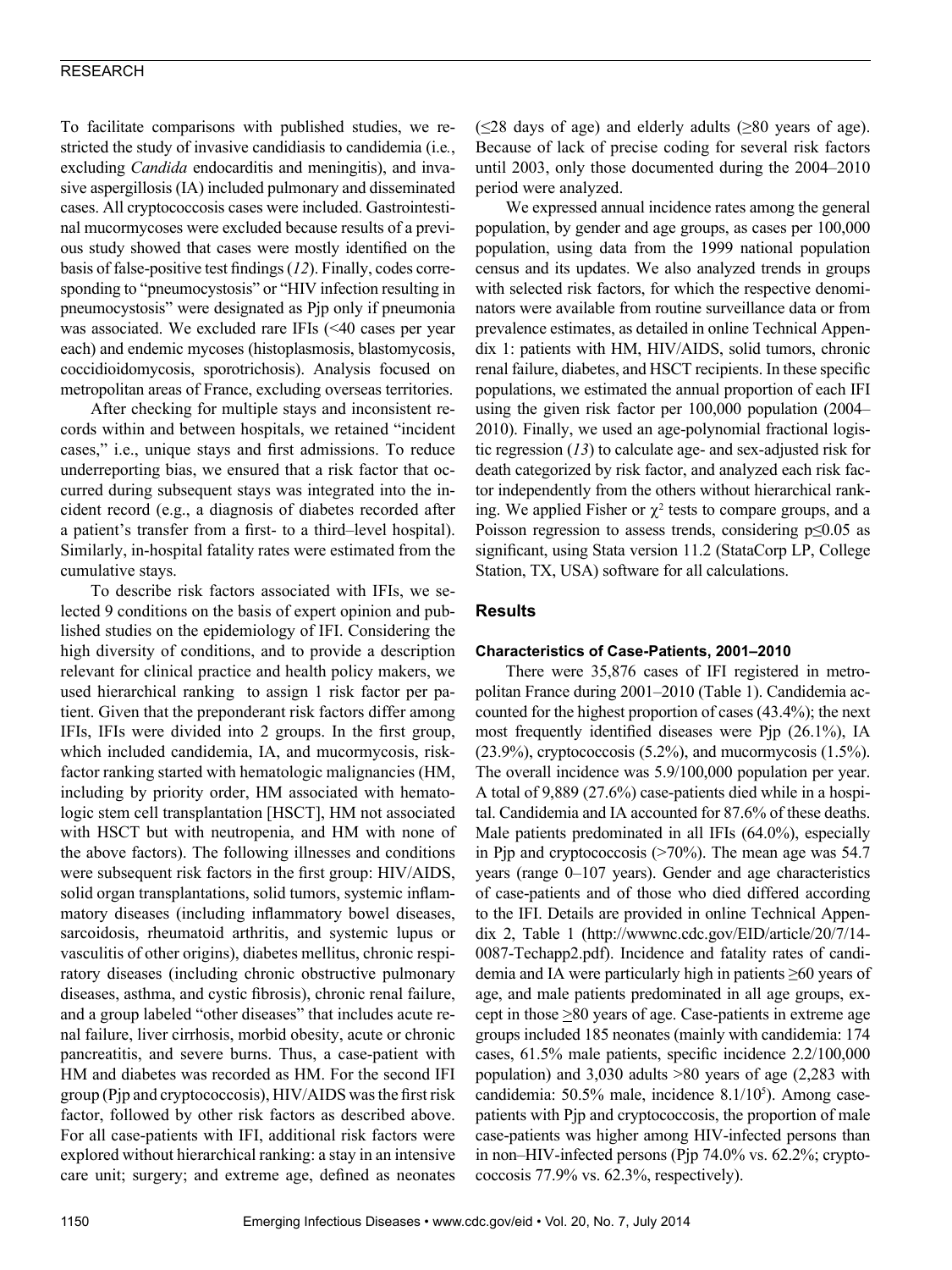|                                                                                                                             |                   |             | Age, y, median | Illness incidence     | Fatality rate, %  |
|-----------------------------------------------------------------------------------------------------------------------------|-------------------|-------------|----------------|-----------------------|-------------------|
| <b>Infections</b>                                                                                                           | No. case-patients | Male sex, % | (IQR)          | (95% CI) <sup>+</sup> | (95% CI)          |
| Candidemia                                                                                                                  |                   |             |                |                       |                   |
| Cases                                                                                                                       | 15,559            | 58.8        | $64(51 - 75)$  | $2.5(2.1-2.9)$        |                   |
| Deaths                                                                                                                      | 6,217             | 60.0        | 69 (56-77)     |                       | 40.0 (38.7-42.0)  |
| Pneumocystis pneumonia                                                                                                      |                   |             |                |                       |                   |
| Cases                                                                                                                       | 9,365             | 71.3        | 44 (37-55)     | $1.5(1.2-1.9)$        |                   |
| Deaths                                                                                                                      | 862               | 71.9        | 58 (43-70)     |                       | $9.2(7.6 - 12.4)$ |
| Invasive aspergillosis‡                                                                                                     |                   |             |                |                       |                   |
| Cases                                                                                                                       | 8.563             | 63.9        | 58 (45-68)     | $1.4(1.2-1.6)$        |                   |
| Deaths                                                                                                                      | 2,443             | 66.7        | 61 (49-71)     |                       | 28.5 (26.9-30.5)  |
| Cryptococcosis‡                                                                                                             |                   |             |                |                       |                   |
| Cases                                                                                                                       | 1,859             | 72.3        | 43 (36-55)     | $0.3(0.2 - 0.4)$      |                   |
| Deaths                                                                                                                      | 278               | 73.4        | 49 (39 - 65)   |                       | 15.0 (13.2-17.9)  |
| Mucormycosis‡                                                                                                               |                   |             |                |                       |                   |
| Cases                                                                                                                       | 530               | 57.7        | 58 (43-71)     | $0.09(0.07 - 0.1)$    |                   |
| Deaths                                                                                                                      | 89                | 62.9        | 57 (44-67)     |                       | 16.8 (11.3-20.2)  |
| Total                                                                                                                       |                   |             |                |                       |                   |
| Cases                                                                                                                       | 35,876            | 64.0        | 56 (42-70)     | $5.9(5.5 - 6.3)$      |                   |
| Deaths                                                                                                                      | 9.889             | 63.1        | 65 (53-75)     |                       | 27.6 (25.3-29.7)  |
| *A total of 197 Candida-related endocarditis and 10 meningitis cases were excluded from analysis. IQR, interguartile range, |                   |             |                |                       |                   |

Table 1. Cases of invasive fungal infection and attributable deaths in metropolitan France by disease and patient sex and age, 2001– 2010\*

†Incidence expressed as number of cases per 100,000 population per year (averaged over 10 y)

‡Invasive aspergillosis includes 91.7% pulmonary and 8.3% disseminated cases. Cryptococcosis includes 63.8% cerebral or disseminated forms; 13.2% pulmonary, cutaneous, or bone localizations; and 23.0% unspecified; forms. Mucormycosis includes 50.9% pulmonary, rhinocerebral and disseminated forms; 16.9% cutaneous forms; and 32.1% unspecified forms.

The highest incidences of Pjp and cryptococcosis were observed among persons 30–59 years of age with AIDS and among those ≥60 years of age who were not infected with HIV ( $p<0.001$  for each IFI). For these 2 IFIs, the fatality rate was lower in HIV-infected patients than in non-HIV-infected patients (Pjp 5.7% vs. 21.5%, p<0.001; cryptococcosis 13.4% vs. 17.9%, p<0.009).

#### **Trends in the General Population, 2001–2010**

The incidence of IFI increased by 1.5% per year and that of deaths by 2.9% per year ( $p<0.001$  each) over the 10-year period of observation. Specifically, the incidence of candidemia, IA, and mucormycosis increased by 7.8%, 4.4%, and 7.3% per year, respectively  $(p<0.001$  each). The fatality rate decreased by 1.6% per year  $(p<0.001)$ among persons with candidemia and  $1.4\%$  per year (p = 0.04) among those with IA, but increased by 9.3% per year ( $p = 0.03$ ) for those with mucormycosis. Regarding Pjp and cryptococcosis, incidence decreased by 8.6% and 9.8% per year ( $p<0.001$  each), and the fatality rate increased by 11.7% ( $p<0.001$ ) and 4.7% ( $p = 0.03$ ) per year, respectively (Figure 1, panels A, B; Tables 2, 3). However, trends differed according to HIV status (online Technical Appendix 2, online Figure 1); incidence of both IFIs decreased among HIV-infected patients (Pjp -14.3%; cryptococcosis -14.9% per year,  $p<0.001$  each), and Pjp increased in non–HIV-infected patients (+13.3% per year, p<0.001); there was no significant trend for cryptococcosis in non–HIV-infected patients. The fatality rate trend was only significant for HIV-associated Pjp (+5.6% per year,  $p = 0.001$ ).

# **Risk Factor Distribution and Trends in the General Population, 2004–2010**

We studied risk factors among 25,933 IFI case-patients identified during the 2004–2010 period. Candidemia remained the most frequent IFI (46.4%) followed by IA (24.8%) and Pjp (22.9%). The distribution of risk factors differed for each IFI (online Technical Appendix 2, Table 2). Solid tumors were mainly found in patients with candidemia (30.6%), HM in those with IA and mucormycosis (54.3% and 34.8%, respectively), and HIV/AIDS in those with Pjp and cryptococcosis ( $>55\%$  each). The incidence of candidemia, IA, and mucormycosis in patients with HM (especially with neutropenia) increased significantly, as did the incidence of candidemia and IA in solid organ transplant recipients, and patients with solid tumors or chronic renal failure. The incidence of Pjp decreased in patients with HM and increased in patients with solid organ transplants, solid tumors, and chronic renal failure.

### **IFI Trends in Specific Risk Groups, 2004–2010**

We estimated trends from the annual proportion of risk factor–associated IFIs in the corresponding risk population. Only statistically significant trends are shown in Figure 2. In the general population, the number of patients with HM, solid organ transplantations, chronic renal failure, HIV/ AIDS, and diabetes substantially increased over time, and the population of HSCT recipients remained unchanged. In patients with HM, there was a statistically significant increase of candidemia, IA, and mucormycosis, and a decrease of Pjp (Figure 2, panel A). In HSCT recipients, candidemia and IA increased (Figure 2, panel B).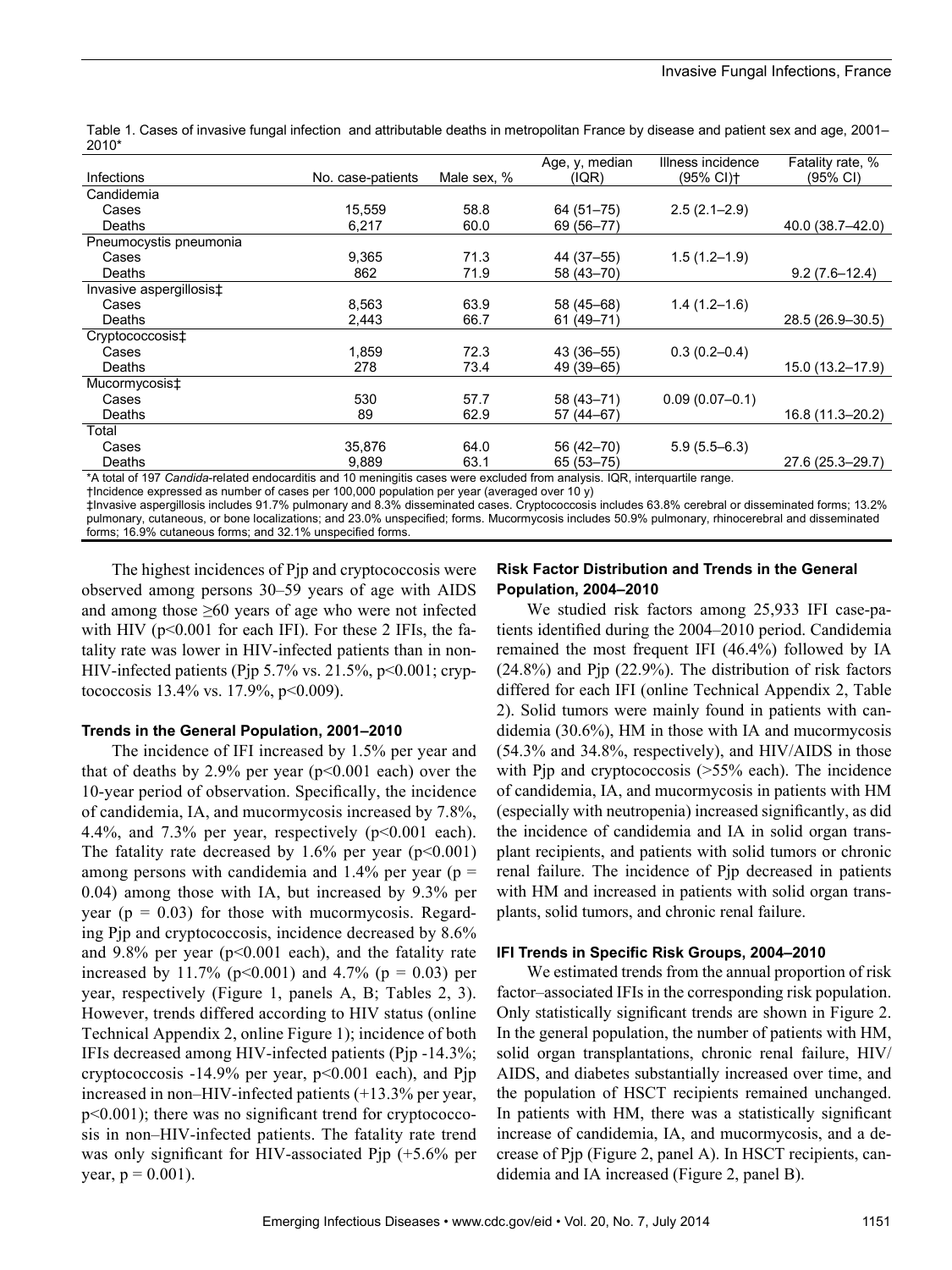#### RESEARCH

During the study period, candidemia increased among patients who had solid tumors (Figure 2, panel C). Among patients with chronic renal failure, the incidence of candidemia, IA, and Pjp increased (Figure 2, panel D). Among patients with HIV/AIDS, the incidence of Pjp and cryptococcosis decreased (Figure 2, panel E). There was no substantial trend among patients with diabetes (data not shown).

#### **Odds Ratio of Death by Risk Factors, 2004–2010**

We assessed the risk for death associated with each risk factor by logistic regression, considering each factor independently and expressed as an odds ratio for death; except for age, significant results are shown in online Technical Appendix 2, Table 3. The risk for death was lower in female patients with IA, but did not differ by sex for other infections. The role of age varied according to the IFI type; for instance, in-hospital fatality rates increased in persons >20 years of age who had candidemia and Pjp, and in those >70 years who had IA. HM represented a substantial risk factor for death in patients with candidemia, IA, mucormycosis, and in non-HIV cryptococcosis. Solid tumors were a substantial risk factor for death in patients with candidemia, IA, and Pjp, regardless of HIV



Figure 1. A) Trends in the incidence of invasive fungal infections in France, 2001–2010. The incidence increased (p<0.001) for candidemia, invasive aspergillosis, and mucormycosis, but decreased for cryptococcosis and pneumocystosis (Poisson's regression). B) Trends in the fatality rate by invasive fungal infections during 2001–2010. Fatality rates decreased for candidemia (p<0.001) and invasive aspergillosis ( $p = 0.04$ ), but increased for mucormycosis ( $p$  $= 0.03$ ), pneumocystosis (p<0.001), and cryptococcosis (p  $= 0.03$ ).

status. Cirrhosis and acute renal failure were also substantial risk factors for death in patients with candidemia, IA, and non-HIV Pjp and cryptococcosis. Hospitalization in an intensive care unit was associated with a higher risk for death among patients with all IFIs except candidemia. Inversely, chronic renal failure decreased the risk for death among those with IA or Pjp, respiratory diseases decreased the risk in patients with IA, and surgical procedures decreased the risk for those with candidemia.

#### **Discussion**

This nationwide study provides evidence that  $\approx 3,600$ patients have IFI each year in France, of whom 28% die. The incidence of candidemia, IA, mucormycosis, and non-HIV Pjp has increased over the last decade, predicting a protracted trend over the coming years.

Studies on the epidemiology of the 5 predominant IFIs have reached conflicting results, depending on the IFI studied (most studies focused on a single IFI), the study design, and source of data (active surveillance system, cohorts, multicentric or monocentric, laboratory-based diagnosis, hospital discharge data), the population of interest (neutropenic patients, HM, HSCT and solid organ transplant recipients), and the practices regarding antifungal agents use (prophylactic, empiric, preemptive, or curative therapy). Here, we analyzed the hospital dataset at a country level, covering all persons who were admitted to hospitals over a period of 10 years, regardless of age or underlying conditions. We included those with illness caused by IFIs that have straightforward diagnostic criteria (candidemia, cryptococcosis) or well-characterized clinical entities (pulmonary or disseminated IA, pulmonary Pjp), as well as mucormycosis, for which we previously validated the accuracy of diagnostic coding in the hospital national database (*14*,*15*). Despite potential bias in the precise classification of cases, particularly for mold infections, and other limitations of administrative datasets that have been previously discussed (*12*,*14*,*16*), several points validate the findings obtained through this large database. The predominance of candidemia and IA has been described in other studies of a variety of IFIs in the general population or in other groups (*7*,*9*,*17*). For candidemia, the incidence and trends we estimated are comparable to many other, although smaller scale, population-based studies from Europe and North America (*18*–*22*). For IA in France, we observed a lower incidence and higher mortality rate than were found by Dasbach et al. in their analysis of US hospital discharge data (*23*). The differences may be explained by the researchers' use of the International Classification of Diseases, Ninth Revision case definitions in that study, which would impair the comparison of invasive and noninvasive forms.

The decreasing incidence of Pjp and cryptococcosis was expected after the advent of active antiretroviral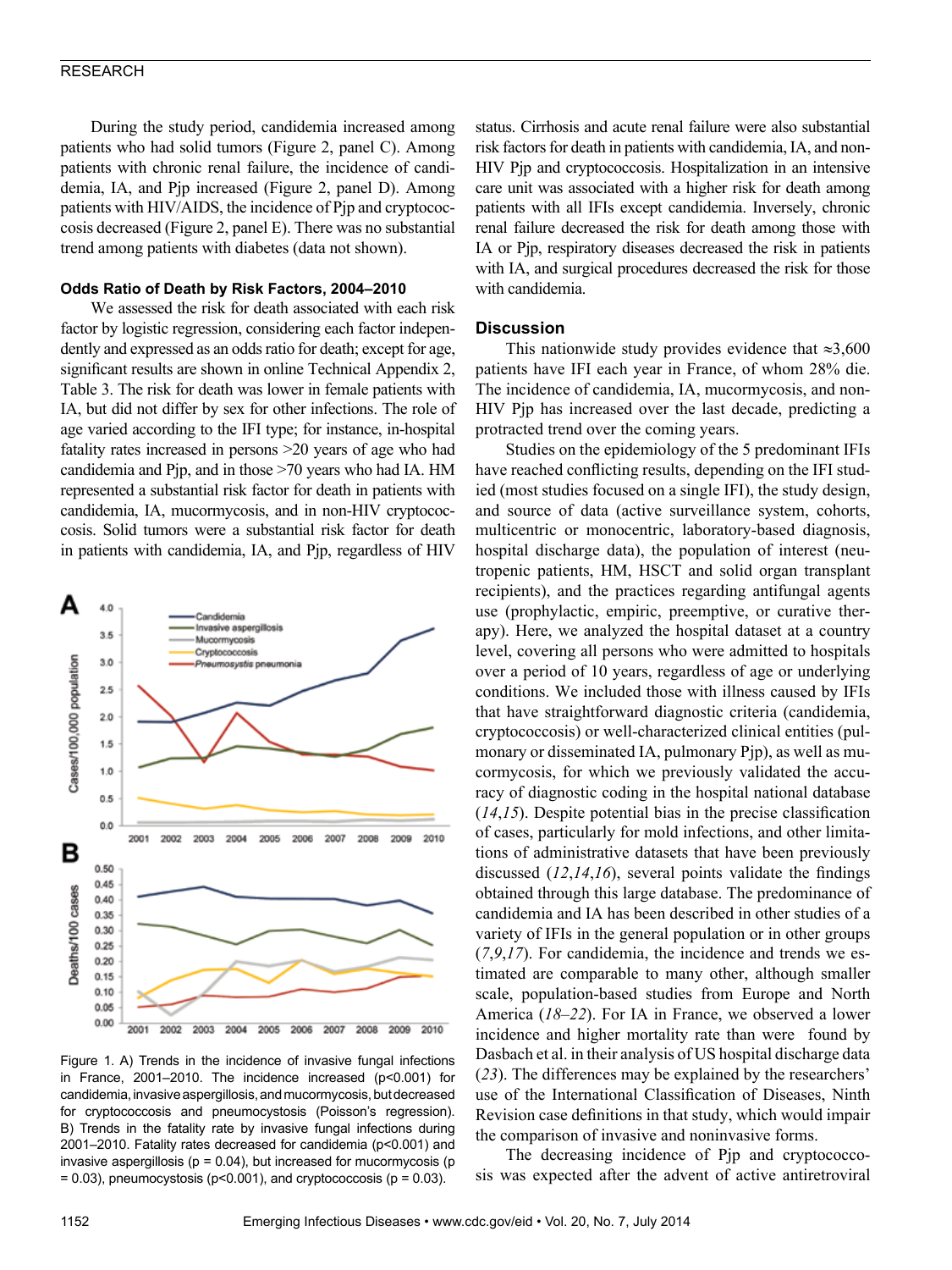| Table 2. Odses of invasive fundaminections bel<br><b>TOO.OOO DODURIQIDII. MIGUQDOMQITT FQHCC. ZOO I<math>\pm</math>zo TO</b> |      |      |      |      |      |      |      |      |      |      |
|------------------------------------------------------------------------------------------------------------------------------|------|------|------|------|------|------|------|------|------|------|
| <b>Disease</b>                                                                                                               | 2001 | 2002 | 2003 | 2004 | 2005 | 2006 | 2007 | 2008 | 2009 | 2010 |
| Pneumocystis<br>pneumonia                                                                                                    | 2.6  | 2.0  |      |      | . 5  | . .3 | l.3  |      |      | i.O  |
| Candidemia                                                                                                                   | 1.9  | 1.9  |      | 2.3  | 2.2  | 2.5  |      | 2.8  | 3.4  | 3.6  |
| Invasive aspergillosis                                                                                                       |      | 1.2  | 1.3  | 1.5  | 1.4  | 1.4  | 1.3  | 1.4  |      | 1.8  |
| Cryptococcosis                                                                                                               | 0.5  | 0.4  | 0.3  | 0.4  | 0.3  | 0.3  | 0.3  | 0.2  | 0.2  | 0.2  |
| Mucormycosis                                                                                                                 | 0.07 | 0.06 | 0.07 | 0.07 | 0.09 | 0.09 | 0.08 | 0.11 | 0.10 | 0.12 |

Table 2. Cases of invasive fungal infections per 100,000 population, metropolitan France, 2001–2010

therapy (*5*,*6*,*24*,*25*). However, we observed some noteworthy changes: Pjp incidence in non-HIV–infected patients has currently reached the levels observed in HIV-infected patients, as observed in the United Kingdom during the same period (26); incidence of cryptococcosis is also increasing in the seronegative population, and the mortality rate of both IFIs among non-HIV–infected patients is higher than among HIV-infected patients.

Most risk factors described in this study are well known in clinical practice. The major risk factors for candidemia, IA, and mucormycosis, i.e., HM, HSCT, and solid tumors, are described in many studies, such as those by the Transplant Associated Infections Surveillance Network, known as TRANSNET, and Prospective Antifungal Therapy Alliance, known as PATH (*3*,*27*–*29*), albeit sometimes reported as differently distributed. The hierarchical ranking process used here may have influenced the risk factor distribution, underestimating some conditions. Most studies of risk factors are performed on the basis of cohorts of cases in referral centers where a large number of high-risk patients are recruited, whereas in our population-based approach, we used a national dataset covering all levels of care, thus selecting a wider range of underlying conditions, including those less commonly recognized as risk factors. As a result, we documented substantial increases of candidemia, IA, and Pjp in patients with chronic renal failure, suggesting that the increase is not uniquely caused by the growing number of persons at risk (Figure 2). The growing number and longer survival of patients with protracted immunosuppression beyond traditional hematology patients, transplant patients, and HIV/AIDS populations are major challenges. The fact that 2 IFIs that are frequently associated with health care settings (candidemia and IA) are still on the rise despite existing infection control recommendations is of specific concern (*30*).

Hospital data are not collected for clinical research purposes. Thus, it is very hazardous to explain the trends on the basis of our limited observations. Specific analyses should be encouraged, aiming at better understanding the role of

comorbid conditions in the occurrence of IFI (e.g., chronic renal failure) or the effect of the improved overall survival of patients, even those who are immunocompromised.

Another noteworthy finding of this study is that the risk for death was altered by factors that were not frequently documented before. For instance, cirrhosis was found in 1.3% of all patients with IFIs but was an independent risk factor for death among all except those with mucormycosis, suggesting underrecognition of IFIs in such populations, possibly leading to delayed prevention or treatment. Similarly, patients with HM showed an increased risk for death when cryptococcosis was also diagnosed, as did those with cirrhosis and acute renal failure, which suggest that specific attention should be paid to patients with these conditions; this could modify their clinical management.

This population-based study has limitations. The increase in IFIs observed parallels a better awareness of clinicians and microbiologists of the threat of IFIs in at-risk populations, improving the sensitivity of the hospital-based dataset. The availability of a broader antifungal drug armamentarium and efficient treatment could have the paradoxical effect of improving the prevention of IFI for selected groups of at-risk patients, thus lowering the population of infected patients. We report trends and risk factors for invasive mycosis in France. Hence, our findings may not apply to other countries with different endemic mycoses, population structures, and health care systems. Our observations are based on hospital discharge coding, which is subject to many biases, including misdiagnosis and incorrect coding. More notably, the advent of new diagnostic tools for the detection of many invasive mycoses may have affected our ability to diagnose these diseases over the study period, which may have had a substantial impact on the temporal trends observed.

Nevertheless, this large-scale study provides benchmarking data on the current burden of illness of major IFIs and shows the effects of disease trends and death rates spanning a decade in a Western European country. The need for baseline data was recently highlighted (*10*). Our data provide complementary information to specific studies

| Table 3. Deaths attributed to invasive fungal infections per 100,000 cases, metropolitan France, 2001–2010 |      |      |      |      |      |      |      |      |      |      |
|------------------------------------------------------------------------------------------------------------|------|------|------|------|------|------|------|------|------|------|
| <b>Disease</b>                                                                                             | 2001 | 2002 | 2003 | 2004 | 2005 | 2006 | 2007 | 2008 | 2009 | 2010 |
| Candidemia                                                                                                 | 0.41 | 0.43 | 0.44 | 0.41 | 0.40 | 0.40 | 0.40 | 0.38 | 0.40 | 0.36 |
| Invasive aspergillosis                                                                                     | 0.32 | 0.31 | 0.28 | 0.26 | 0.30 | 0.30 | 0.28 | 0.26 | 0.30 | 0.25 |
| Mucormycosis                                                                                               | 0.10 | 0.03 | 0.10 | 0.20 | 0.19 | 0.20 | 0.17 | 0.18 | 0.21 | 0.21 |
| Cryptococcosis                                                                                             | 0.08 | 0.14 | 0.17 | 0.18 | 0.13 | 0.21 | 0.16 | 0.18 | 0.16 | 0.15 |
| Pneumocystis pneumonia                                                                                     | 0.05 | 0.06 | 0.09 | 0.08 | 0.09 | 0.11 | 0.10 | 0.11 | 0.15 | 0.15 |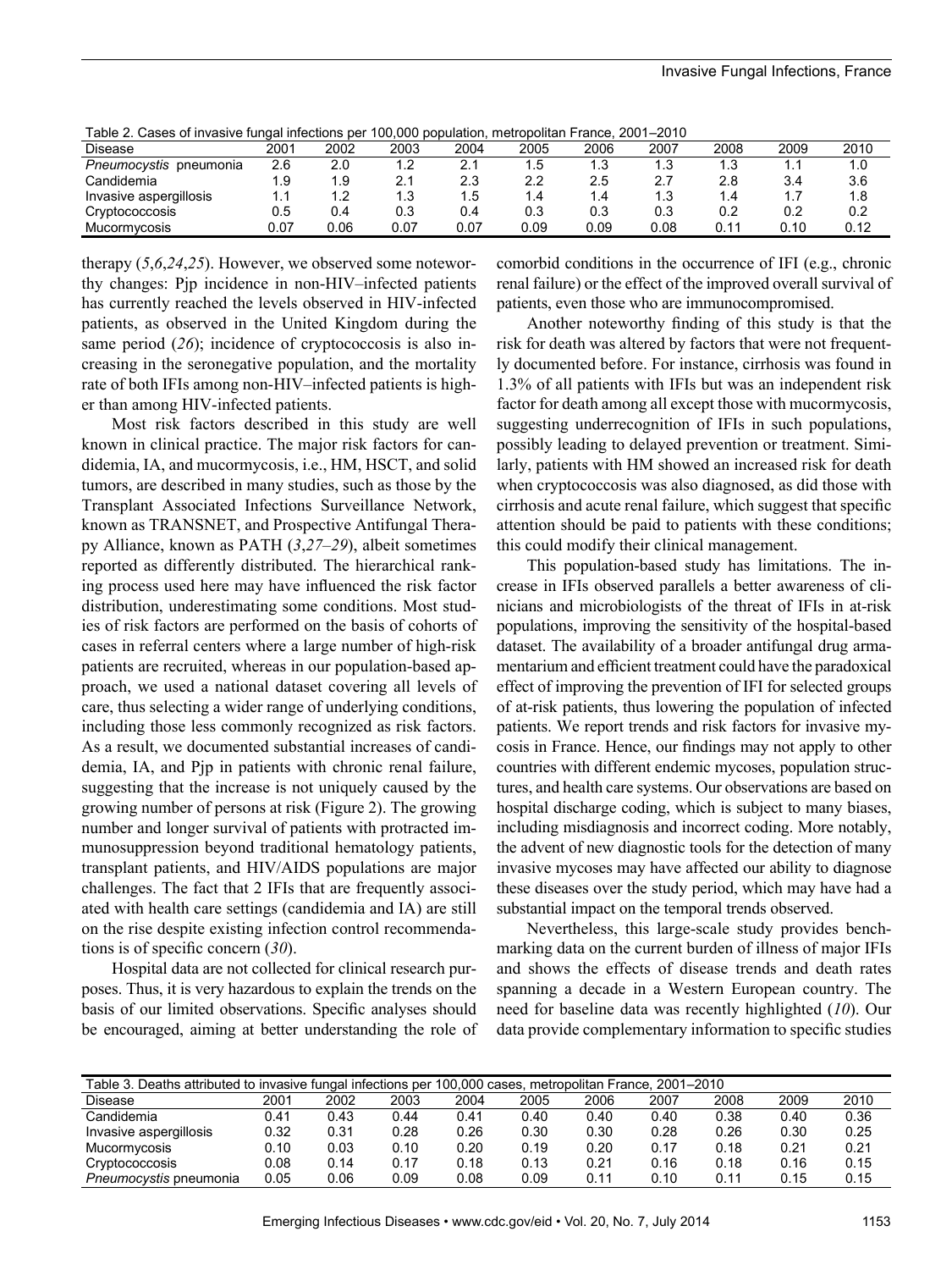## RESEARCH



Figure 2. A) Invasive fungal infections in patients with hematologic malignancies (HM) in France, 2004–2010. The case count continuously increased ( $p<0.001$ ) over the period. Candidemia increased from 751.4 to 1,028.2 cases (+4.3%,  $p = 0.001$ ), invasive aspergillosis (IA) from 2,112.4 to 2,434.2 cases  $(+2.7\% , p = 0.002)$ , and mucormycosis from 73.0 to 105.8 cases  $(+8.7\% , p = 0.05)$ per 100,000 patients per year. Inversely, the incidence of *Pneumocystis jirovecii* pneumonia (Pjp) decreased from 468.0 to 351.5 cases/100,000 patients/year (–4.4%, p = 0.006). B) In HSCT recipients (average 4,300 cases per year, no significant trend), candidemia increased from 721.5 to 1008.6 cases (+6.0%, p = 0.05) and invasive aspergillosis from 2,573.4 to 3,705.3 cases (+9.8%, p<0.001) per 100,000 HM patients per year. C) The number of patients with solid tumors continuously increased (p<0.001), and candidemia increased among those patients from 33.7 to 40.9 cases/100,000 patients/year (+6.2%, p<0.001). D) The number of patients with chronic renal failure continuously increased (p<0.001). Candidemia increased from 57.9 to 88.6 cases/100,000 patients/year (+8.1%), IA from 7.0 to 12.0 cases/100,000 patients/year (+18.4%, p = 0.007), and Pjp increased with a peak during 2007–2008 (+11.1%, p = 0.052). E) In the HIV/AIDS population (increase p<0.001), incidence of Pjp and cryptococcosis decreased by –17.9% and –19.0%, respectively (p<0.001). HSCT, hematologic stem cell transplant.

or investigations linked to outbreaks (*31*,*32*). IFIs in this study occurred among a broad spectrum of patients and the fatality rate was high; clinicians should be made aware of risk factors, signs, and symptoms. Beyond the specific issues addressed by our study, such as the identification and management of patients in potentially under-recognized risk groups, the expected consequences of the increasing incidence of IFIs should be anticipated in terms of hospital and laboratory workload, antifungal use, and need for new systemic antifungal drugs and strategies (*33*). The development of epidemiologic studies is also of specific concern to clarify the determinants of the trends and identify effective interventions that can reduce deaths and the general public health burden of illness. These questions should be addressed jointly by clinicians and public health authorities at national and international levels.

#### **Acknowledgments**

We thank E. Azoulay, F. Cazein, A. Fagot Campana, S. Georges, M. Lassalle, C. Couchoud, and A. Belot for their helpful comments and for providing us with available denominators for at-risk groups.

Dr Bitar is a senior medical epidemiologist at Insitut de Veille Sanitaire, Saint Maurice, France. Her research areas of interest include severe infectious diseases such as acute respiratory infections and factors contributing to their emergence.

#### **References**

- 1. Patterson TF. Advances and challenges in management of invasive mycoses. Lancet. 2005;366:1013–25. http://dx.doi.org/10.1016/ S0140-6736(05)67381-3
- 2. Pappas PG, Alexander BD, Andes DR, Hadley S, Kauffman CA, Freifeld A, et al. Invasive fungal infections among organ transplant recipients: results of the Transplant-Associated Infection Surveillance Network (TRANSNET). Clin Infect Dis. 2010;50:1101–11. http://dx.doi.org/10.1086/651262
- 3. McNeil MM, Nash SL, Hajjeh RA, Phelan MA, Conn LA, Plikaytis BD, et al. Trends in mortality due to invasive mycotic diseases in the United States, 1980–1997. Clin Infect Dis. 2001;33:641–7. http://dx.doi.org/10.1086/322606
- 4. Maschmeyer G. The changing epidemiology of invasive fungal infections: new threats. Int J Antimicrob Agents 2006;27(Suppl 1):3–6. http://dx.doi.org/10.1016/j.ijantimicag.2006.03.006
- 5. Dromer F, Mathoulin-Pelissier S, Fontanet A, Ronin O, Dupont B, Lortholary O. on behalf of the French Cryptococcosis Study Group. Epidemiology of HIV-associated cryptococcosis